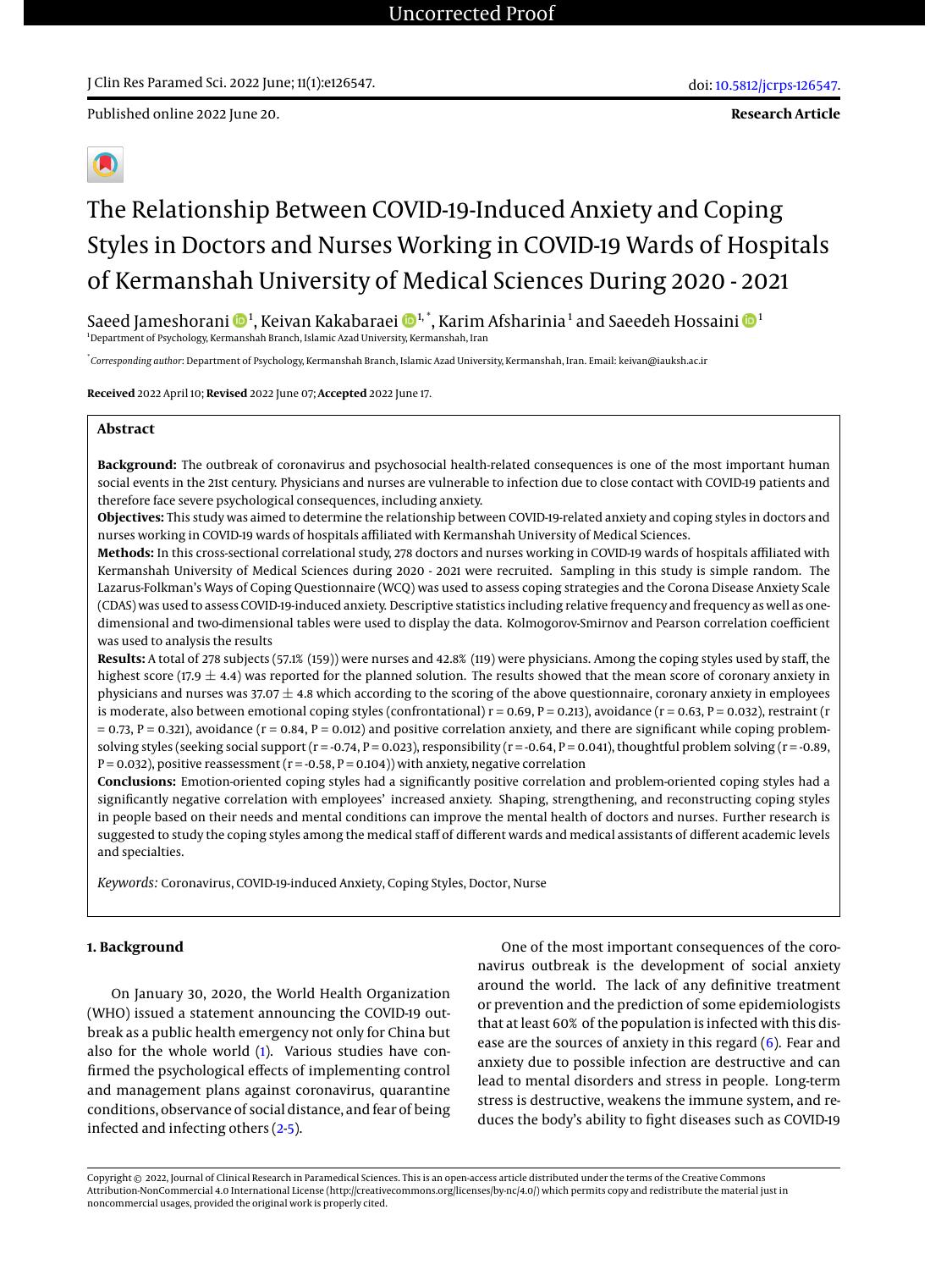# [\(7\)](#page-5-2).

The occupational nature of hospital staff and human relations and empathy with patients and their companions have created many responsibilities for these people, which can cause anxiety  $(6, 8)$  $(6, 8)$  $(6, 8)$ . In a study by Huang and Zhao in 2020, anxiety was higher among healthcare workers than in others [\(9\)](#page-5-4).

Al-Rabiaah et al. showed a high level of anxiety about the Middle East respiratory syndrome (MERS) among medical students in Saudi Arabia [\(10\)](#page-5-5). Pappa et al. reported moderate to severe anxiety among healthcare workers during the coronavirus outbreak [\(11\)](#page-5-6). Further, Lai et al.'s study on physicians and hospital nurses in Wuhan, China, during the COVID-19 outbreak showed that healthcare workers experienced a high degree of anxiety [\(12\)](#page-5-7). Another study by Poon on healthcare workers in Hong Kong during the severe acute respiratory syndrome (SARS) epidemic indicated that employees had high levels of anxiety [\(13\)](#page-5-8).

Based on the above discussion, it seems that doctors and nurses working in the COVID-19 wards continue their professional activities in the face of many stressors in the workplace. In the current high-risk situation, it seems necessary to maintain the healthcare force and keep them healthy as guardians of the health and well-being of other people in society. In this regard, measuring the level of anxiety of these people and its relationship with coping styles can be helpful as an effective step to maintain and enhance their mental health. Due to the emergence of coronavirus, there is no coherent information about the level of anxiety in children and adaptive styles in physicians and nurses.

This study was conducted to investigate the relationship between COVID-19-induced anxiety and coping styles in doctors and nurses working in the COVID-19 wards in hospitals affiliated with Kermanshah University of Medical Sciences. This study seeks to answer the question of whether there is a relationship between coronary anxiety and stress coping styles in physicians and nurses working in COVID-19 wards.

#### **2. Objectives**

The present study seeks to answer the hypothesis of a relationship between coronary artery anxiety and coping styles in physicians and nurses working in COVID-19 wards.

# **3. Materials**

# *3.1. Study Design*

This correlational, descriptive, cross-sectional study was conducted from February 2020 to August 2021.

#### *3.2. Samples and Sampling Method*

The study population included the medical staff (doctors, nurses) working in the COVID-19 wards of hospitals of Kermanshah University of Medical Sciences. The sample size was calculated using Cochran's formula. From about 1050 personnel (doctors and nurses), 278 were examined based on Cochran's formula. Sampling in this study is simple random

The inclusion criteria were willingness to participate in the study, not being treated for psychiatric illnesses, not taking psychiatric medications, and lack of psychological events such as divorce and death of loved ones in the past three months in the COVID-19 wards. The exclusion criterion was the non-completion of questionnaires by the staff.

#### *3.3. Research Tools*

Data collection tools were a demographic information questionnaire, Corona Disease Anxiety Scale (CDAS), and Lazarus-Folkman's Ways of Coping Questionnaire (WCQ). Demographic questionnaire in this study includes gender, age, work experience and level of education, which was completed based on the information of the samples. Lazarus (1993) reported the internal consistency of the scales from 0.66 to 0.79 for each coping skill [\(7\)](#page-5-2). The validity and reliability of Lazarus-Folkman's Questionnaire have also been examined in national studies. Rostami et al. reported a Cronbach's alpha value of 0.87 for this scale [\(14\)](#page-5-9). Zarei and Asadi also reported Cronbach's alpha of 0.82 for this questionnaire [\(15\)](#page-5-10). The WCQ (Lazarus and Folkman, 1985) consists of 66 items that vary from 0 to 3 based on the Likert scale (I do not use  $= 0$ , I use to some extent  $= 1$ , I use most of the time  $= 2$ , I use a lot  $= 3$ ).

Several studies have provided clear support for the WCQ as a tool that measures both problem-oriented and emotion-oriented functions and distinguishes changes in coping with different and certain confrontations. This questionnaire evaluates 8 coping styles (seeking social support, responsibility, planful problem-solving, reappraisal, coping, distancing, avoidance, and self-control), which are ultimately divided into two general problemoriented skills (seeking social support, responsibility, planful problem-solving, and positive reappraisal) and emotion-oriented skills (confrontative, avoidance, escapeavoidance, and self-control).

The Lazarus Coping Strategies Questionnaire is scored in both raw and relative ways. Raw scores describe the coping effort for each of the eight types of coping and the sum of the subject's responses to the constituents of the scale. Relative scores describe the proportion of effort made in each encounter. In both scoring methods, people respond to each item on a Likert-scale four-choice scale that shows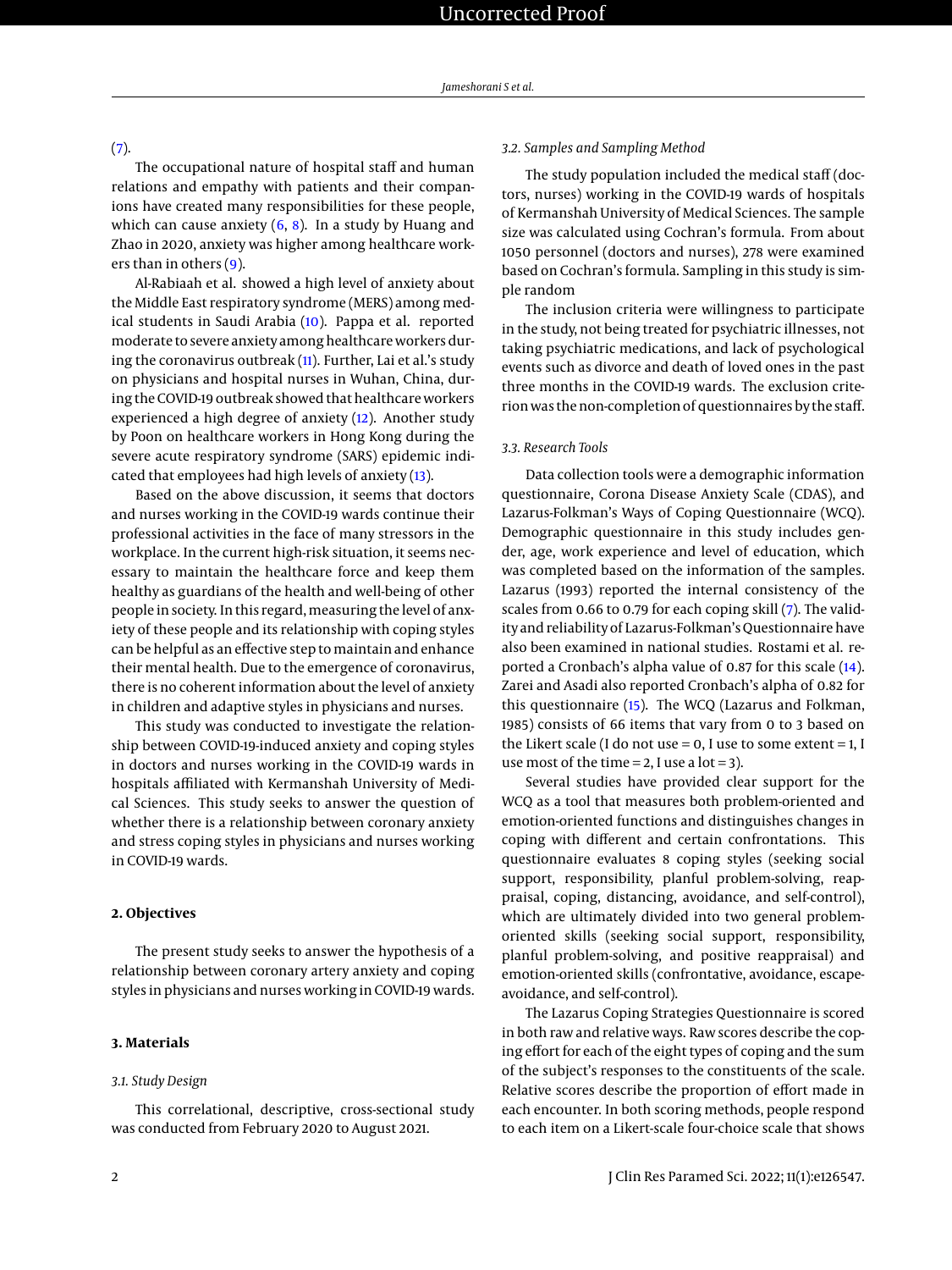the frequency of each strategy as follows: zero "I did not use" indicator, one "I used very little" indicator, two indicators "I used to some extent" and three indicators "I used a lot". Scoring is based on a 4-point Likert scale (from 1 to 4). Achieving higher scores in each style indicates that more participants use that style, and vice versa.

The CDAS was developed and validated by Alipour et al. to measure COVID-19-induced anxiety in Iran [\(15\)](#page-5-10). The final version of this tool has 18 items and 2 components. Items 1 to 9 measure psychological symptoms and items 10 to 18 measure physical symptoms. The reliability of this instrument by Cronbach's alpha was obtained to be 0.87 for the first factor, 0.86 for the second factor, and 0.91 for the whole questionnaire. Its validity has also been confirmed using exploratory and confirmatory factor analyses. In this study, the reliability index by Cronbach's alpha was 0.82. This instrument is scored on a four-point Likert range (never: 0 to always: 3), the lowest and highest scores are 0 and 54, respectively. A high score indicates a higher level of anxiety

## *3.4. Data Collections Methods*

After obtaining permission from the managers of Imam Reza (AS), Golestan, and Farabi hospitals, the researcher attended the research environment and explained the goals, importance, and necessity of the research after introducing himself to the staff. Then, the questionnaire was given to the participants. If desired, an informed consent form was completed for each person who met the inclusion criteria.

#### *3.5. Data Analysis*

Data were fed into SPSS-20 statistical software and analyzed by descriptive and analytical statistics. Descriptive statistics, including mean, standard deviation, frequency, and relative frequency, were used to analyze the data, and one-dimensional and two-dimensional tables were used to display the results. Kolmogorov-Smirnov test was used to evaluate the normality of the data.

Analytical statistics, including the Pearson correlation coefficient, were also used. Pearson correlation coefficient test was used to examine the relationship between coronary anxiety and components of coping styles. The significance level was set at  $< 0.05$ .

### *3.6. Ethical Considerations*

The study was approved by the Ethics Committee of the Islamic Azad University, Kermanshah Branch, with the code IR.KUMS.REC.1400.215. Informed written consent was obtained from all participants, they were assured that their personal information would be kept confidential.

# **4. Results**

Out of 278 participants, 159 (57.1%) were nurses and 119 (42.8%) were doctors. Of them, 204 (73.3%) were female and 74 (26.6%) were male. The highest age range was < 36 years  $(53.9%)$  (n = 150). The highest educational level of nurses  $(16.2\%, n = 98)$  was a bachelor's degree [\(Table 1\)](#page-2-0).

<span id="page-2-0"></span>

| Table 1. Demographic Characteristics of the Participants |            |  |  |  |  |
|----------------------------------------------------------|------------|--|--|--|--|
| <b>Variables</b>                                         | No. (%)    |  |  |  |  |
| Gender                                                   |            |  |  |  |  |
| Female                                                   | 204 (3.73) |  |  |  |  |
| Male                                                     | 74 (7.26)  |  |  |  |  |
| Age(y)                                                   |            |  |  |  |  |
| > 36                                                     | 150 (9.53) |  |  |  |  |
| $45 - 36$                                                | 100 (9.35) |  |  |  |  |
| $55 - 46$                                                | 28(2.10)   |  |  |  |  |
| <b>Education</b>                                         |            |  |  |  |  |
| doctor                                                   |            |  |  |  |  |
| Medical doctor                                           | 119 (8.42) |  |  |  |  |
| Bachelor's degree                                        | 98(2.35)   |  |  |  |  |
| Nurse                                                    |            |  |  |  |  |
| Master's degree                                          | 45(2.16)   |  |  |  |  |
| Ph.D. (nurse)                                            | 16(8.5)    |  |  |  |  |

The scores of the eight subscales of coping styles in the medical staff showed the highest score for planful problem-solving (17.9  $\pm$  4.4) and the lowest score for the social support subscale (11.5  $\pm$  4.1) [\(Table 2\)](#page-2-1).

<span id="page-2-1"></span>

| Table 2. Mean Scores of Coping Styles Among Participants |               |  |  |  |  |
|----------------------------------------------------------|---------------|--|--|--|--|
| <b>Coping Styles</b>                                     | $Mean + SD$   |  |  |  |  |
| Seeking social support                                   | $1.4 + 11.5$  |  |  |  |  |
| Responsibility                                           | $4.2 + 11.6$  |  |  |  |  |
| Planful problem-solving                                  | $4.4 + 9.17$  |  |  |  |  |
| Reappraisal                                              | $3.4 + 2.14$  |  |  |  |  |
| Confrontative                                            | $3.4 + 6.8$   |  |  |  |  |
| Avoidance                                                | $3.2 + 6.8$   |  |  |  |  |
| Self-control                                             | $2.4 \pm 9.9$ |  |  |  |  |
| Escape-avoidance                                         | $1.5 + 8.9$   |  |  |  |  |

The results of the CDAS showed the mean score of COVID-19-induced anxiety in doctors and nurses was 37.07  $\pm$  4.8, which is a moderate level. The results of the Kolmogorov-Smirnov test indicated the data of COVID-19 induced anxiety followed a normal distribution; therefore,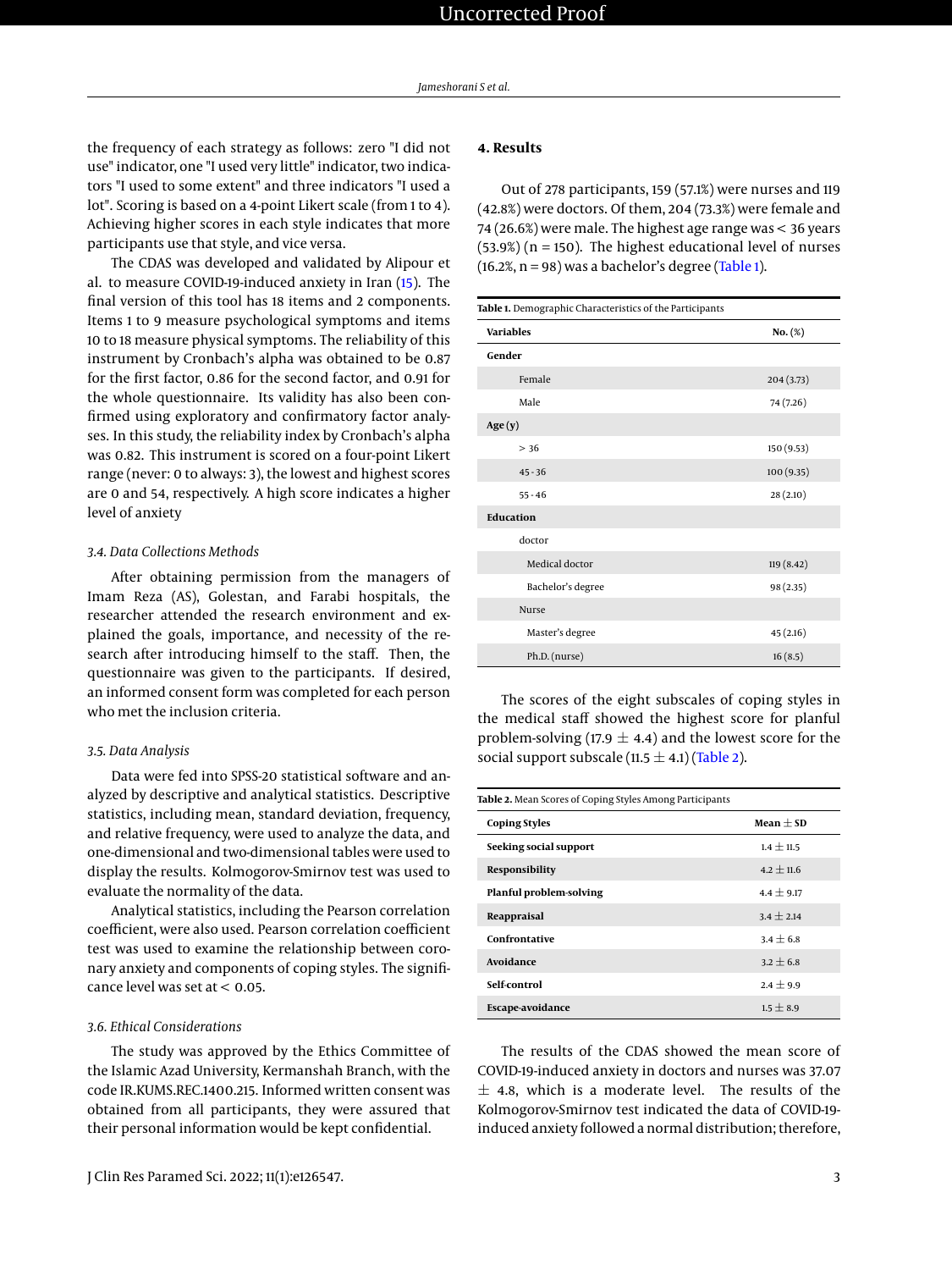the Pearson correlation test was used to examine the above correlation.

As shown in [Table 3,](#page-4-2) a significantly inverse correlation was observed between COVID-19-induced anxiety and problem-oriented coping style components, including social support ( $r = -0.74$ ,  $P = 0.023$ ), responsibility ( $r = -$ 0.64,  $P = 0.041$ ), and planful problem-solving ( $r = -0.89$ ,  $P = 0.032$ ). Moreover, a significantly positive correlation was reported between COVID-19-induced anxiety and the emotion-oriented coping style components, including avoidance ( $r = 0.63$ ,  $P = 0.032$ ) and escape-avoidance ( $r =$  $0.84, P = 0.012$ ).

#### **5. Discussion**

Anxiety is one of the most common psychological disorders, the body's natural response to stressful conditions, and a threat to human health. Further, healthcare workers are at the forefront of fighting diseases. Therefore, this study was aimed to investigate the relationship between COVID-19-induced anxiety and coping styles in doctors and nurses working in COVID-19 wards.

The results showed that the COVID-19-induced anxiety was at a moderate level in employees, and the application of problem-oriented coping styles was significantly inversely correlated with anxiety among the personnel. The highest score in coping styles was related to planful problem-solving, which indicates that personnel often use efficient and adaptive coping styles. This might be due to using the experiences of other staff, collecting information, and consulting with more work experienced staff. Therefore, the research hypothesis was confirmed. The use of efficient (problem-oriented) coping styles reduces anxiety in staff, but inefficient (emotion-oriented) coping styles not only do not control anxiety but also act as a factor affecting anxiety and have a positive correlation with the personnel's anxiety.

Zhang et al. showed that the prevalence of anxiety in hospital staff was 42.8% [\(16\)](#page-5-11). The prevalence of anxiety is slightly higher in Chinese hospital staff than in those in Iran, which may be due to the breakout of the COVID-19 epidemic in China. Differences in organizational conditions, work environment, and medical communities can be other reasons for this difference. Consistent with the results of Asadi, Pappa, and Huang, the staff of COVID-19 wards underwent an average level of anxiety in the present study [\(6,](#page-5-1) [11,](#page-5-6) [17\)](#page-5-12).

Among the components of coping styles, social support (r = -0.74, P = 0.023), responsibility (r = -0.64, P = 0.041), deliberate problem solving ( $r = (0.089, P = 0.032)$  An inverse and significant relationship was observed between problem-oriented coping style and coronary anxiety. Also,

a positive and significant relationship was reported between the components of avoidance  $(r = 0.63, P = 0.032)$ and escape and avoidance ( $r = 0.84$ ,  $P = 0.012$ ) of emotionoriented coping style with coronary anxiety.

The results of the present study were in line with those of Krok et al. in 2020. They reported that coping styles significantly improved the mental and emotional conditions of employees. Employees who used the problemoriented coping style during the COVID-19 pandemic had better psychological conditions [\(18\)](#page-5-13). The improved psychological status of patients might be due to the application of problem-solving mechanisms and correct decisionmaking.

In line with the study of Hirokawa et al. in 2002, the results showed that participants with emotion-oriented behavioral patterns had a higher blink rate, anxiety, and restlessness [\(19\)](#page-5-14). The results are in line with those of Kakabraei et al.. They reported a significantly negative correlation between problem-oriented coping styles and academic stressors, and a significantly positive correlation between emotion-oriented coping styles and academic stressors [\(20\)](#page-5-15).

Emotion-oriented coping styles had a significantly positive correlation and problem-oriented coping styles had a significantly negative correlation with employees' increased anxiety. Shaping, strengthening, and reconstructing coping styles in people based on their needs and mental conditions can improve the mental health of doctors and nurses. Further research is suggested to study the coping styles among the medical staff of different wards and medical assistants of different academic levels and specialties. Holding training and retraining courses on coping style skills can also be helpful.

In line with the results of Wang et al.'s study in China, the results of the present study indicated that coping styles significantly reduced psychological anxiety (anxiety, depression, and low self-esteem) as doctors who adopted problem-oriented coping styles experienced lower levels of psychological distress [\(21\)](#page-5-16).

The results of the present study were in agreement with those of Domaradzka et al.'s study in 2018 on the effect of coping strategies on controlling anxiety and depression. The results showed that the use of effective coping styles was negatively associated with anxiety and depression [\(22\)](#page-5-17).

In 2017, Hashemi Razini et al. showed that avoidance and emotion-oriented coping strategies had a significantly negative correlation with death anxiety in the elderly, but the problem-oriented coping strategies had a significantly positive correlation with death anxiety, i.e. the elderly who used avoidance and emotion-oriented strategies coped more compatibly with the ambiguous nature of death [\(23\)](#page-5-18). The results of the present study were not in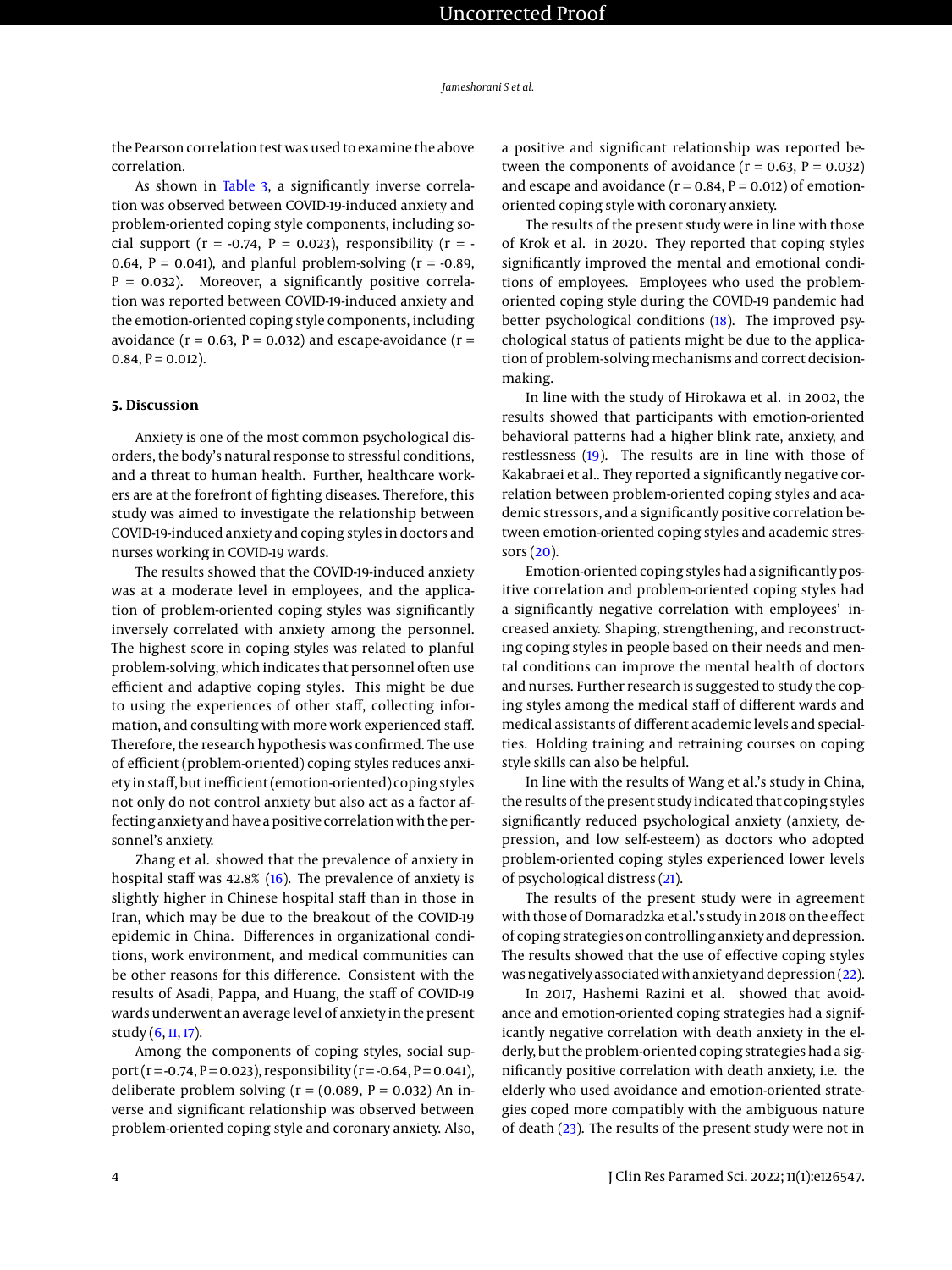<span id="page-4-2"></span>

| <b>Coping Styles</b>            | 1. Seeking<br>Social<br><b>Support</b> | 2. Responsi-<br>bility | 3. Planful<br>Problem-<br>Solving | 4.<br>Reappraisal | 5. Confronta-<br>tive | 6. Avoidance | 7.<br>Self-Control | 8. Escape-<br>Avoidance |
|---------------------------------|----------------------------------------|------------------------|-----------------------------------|-------------------|-----------------------|--------------|--------------------|-------------------------|
| COVID-19-<br>induced<br>anxiety |                                        |                        |                                   |                   |                       |              |                    |                         |
| $\Gamma$                        | $-0.74$                                | $-0.64$                | $-0.89$                           | $-0.58$           | 0.69                  | 0.63         | 0.73               | 0.84                    |
| P-Value                         | 0.023                                  | 0.041                  | 0.032                             | 0.104             | 0.213                 | 0.032        | 0.321              | 0.012                   |

line with those of Hashemi et al.., which might be because any confrontation and problem-oriented thinking about death cause stress and anxiety in the elderly.

#### *5.1. Limitations*

In the present study, the data collection method was self-report, which may have affected the responses. The psychological conditions of the participants while completing the questionnaire may have affected the results as well. Another limitation is related to the nature of crosssectional studies, and therefore, it is not possible to determine the cause and effect relationships between study variables.

#### *5.2. Conclusions*

According to the results of the present study, coronary anxiety in employees was estimated to be moderate. Emotion-oriented coping styles had a significantly positive correlation and problem-oriented coping styles had a significantly negative correlation with anxiety among doctors and nurses. Shaping, strengthening, and reconstructing coping styles in people, depending on their needs and mental conditions, can improve the mental health of doctors and nurses. Further research is suggested to study the coping styles in the medical staff of different departments and the application of coping styles in medical assistants in different educational levels and specialties. Holding training courses and retraining courses on coping style skills can also be helpful.

# **Acknowledgments**

The authors thank the Vice Chancellor for Research and Technology of Kermanshah University of Medical Sciences, doctors and nurses of Golestan, Farabi, and Imam Reza hospitals, and all those who helped in this research.

## **Footnotes**

**Authors' Contribution:** Dr Keivan Kakabaraee and Saeed Jameshorani conceived and designed the evaluation and drafted the manuscript. Saeed Jameshorani participated in designing the evaluation, performed parts of the statistical analysis and helped to draft the manuscript. Saeed Jameshorani re-evaluated the clinical data, revised the manuscript and performed the statistical analysis and revised the manuscript. Saeed Jameshorani and Dr Keivan Kakabaraee collected the clinical data, interpreted them and revised the manuscript Saeed Jameshorani, Keivan Kakabaraee, Karim Afsharnia, Seyedeh Saeideh Hoseini re-analyzed the clinical and statistical data and revised the manuscript. All authors read and approved the final manuscript.

**Conflict of Interests:** There is no conflict of interest in this study.

**Data Reproducibility:** It was not declared by the authors. **Ethical Approval:** The study was approved by the Ethics Committee of the Islamic Azad University, Kermanshah Branch, with the code IR.KUMS.REC.1400.215. (ethics.research.ac.ir/EthicsProposalView.php?id=202496)

**Funding/Support:** This research has not received any financial support from public, private, or non-profit organizations.

**Informed Consent:** Informed written consent was obtained from all participants, they were assured that their personal information would be kept confidential.

# **References**

- <span id="page-4-0"></span>1. Chinese Center for Disease Control and Prevention. [The epidemiological characteristics of an outbreak of 2019 novel coronavirus diseases (COVID-19) in China]. *Zhonghua Liu Xing Bing Xue Za Zhi*. 2020;**41**(2):145–51. Chinese. doi: [10.3760/cma.j.issn.0254-](http://dx.doi.org/10.3760/cma.j.issn.0254-6450.2020.02.003) [6450.2020.02.003.](http://dx.doi.org/10.3760/cma.j.issn.0254-6450.2020.02.003) [PubMed: [32064853\]](http://www.ncbi.nlm.nih.gov/pubmed/32064853).
- <span id="page-4-1"></span>2. Liu CY, Yang YZ, Zhang XM, Xu X, Dou QL, Zhang WW, et al. The prevalence and influencing factors in anxiety in medical workers fighting COVID-19 in China: a cross-sectional survey. *Epidemiol Infect*. 2020;**148**:1–7. doi: [10.1017/S0950268820001107.](http://dx.doi.org/10.1017/S0950268820001107) [PubMed: [32430088\]](http://www.ncbi.nlm.nih.gov/pubmed/32430088). [PubMed Central: [PMC7251286\]](https://www.ncbi.nlm.nih.gov/pmc/articles/PMC7251286).